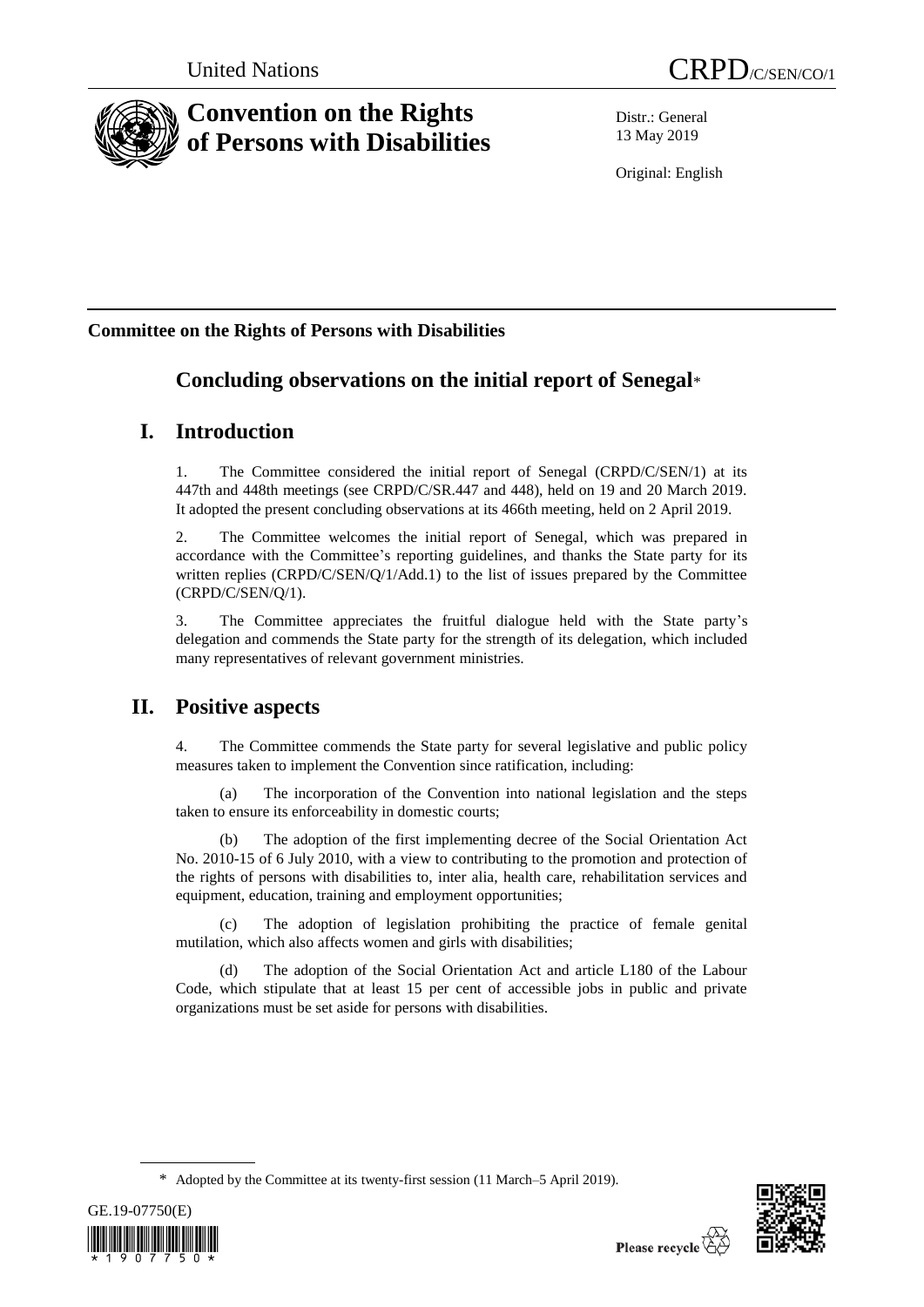## **III. Principal areas of concern and recommendations**

## **A. General principles and obligations (arts. 1–4)**

## 5. The Committee is concerned about:

(a) The lack of measures to review all legislation and policies to harmonize them with the Convention, particularly the Social Orientation Act No. 2010-15 and its implementing decrees, and the fact that measures geared towards the prevention of disabilities are misunderstood as measures to implement the Convention;

(b) The use of unacceptable terminology in legislation when referring to persons with disabilities, such as the term "deaf-mute":

(c) The fact that disability assessment criteria are not in line with the human rights model of disability enshrined in the Convention for the issuance of equality cards by the different commissions established in Decree No. 2012-1038.

6. **The Committee reminds the State party that the prevention of disability is not a measure to implement the Convention and recommends that the State party:**

Revise all laws, policies and plans to harmonize them with the human **rights model of disability enshrined in the Convention;** 

(b) **Eliminate derogatory language referring to persons with disabilities from legislation;**

(c) **Adopt a disability assessment process in line with the human rights model of disability, and ensure that persons with disabilities, through their representative organizations, are involved in the design of disability assessment criteria for the issuance of equality cards.**

## **B. Specific rights (arts. 5–30)**

## **Equality and non-discrimination (art. 5)**

7. The Committee is concerned that:

(a) The State party's definition of discrimination does not include the denial of reasonable accomodation as a form of disability-based discrimination, and that persons with disabilities, especially persons with psychosocial or intellectual disabilities, persons with disabilities in rural areas and persons with albinism, are not adequately provided with individualized accomodation;

(b) There is widespread multiple and intersectional discrimination against persons with disabilities, and that there is a lack of legal remedies, complaint mechanisms and sanctions for perpetrators;

There is no available information on the legal remedies and redress and compensation mechanisms for persons with disabilities subjected to discrimination, and no statistics on the number of investigations conducted in cases of disability-based discrimination, on the sanctions imposed or on the remedies provided to victims, particularly women and girls with disabilities.

## 8. **The Committee recommends that the State party:**

Take the legal and other measures necessary to recognize the denial of **reasonable accommodation as a form of disability-based discrimination and to raise awareness among the general public about the concept of individualized support and accomodation;**

(b) **Adopt measures to combat the widespread multiple and intersectional discrimination against persons with disabilities, especially women, girls and persons with psychosocial or intellectual disabilities, persons with albinism and persons with disabilities in rural areas, and adopt measures for the provision of legal remedies,**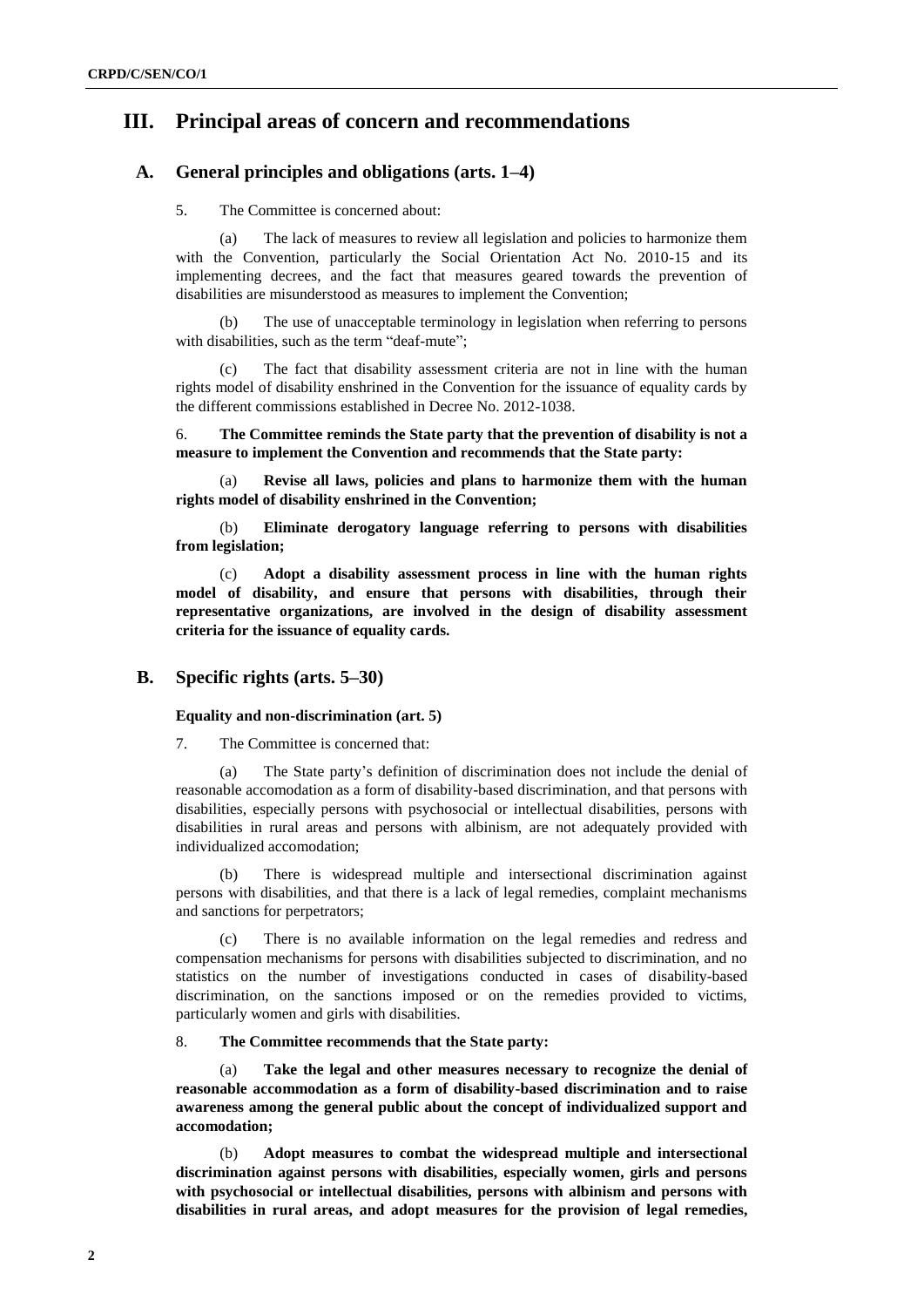**including redress and compensation mechanisms for victims, complaint mechanisms and sanctions for perpetrators;**

(c) **Take the steps necessary to increase the availability of information, including statistics, on the number of investigations conducted in cases of disabilitybased discrimination, on the sanctions imposed and on the remedies provided.**

## **Women with disabilities (art. 6)**

9. The Committee is concerned about the lack of equal opportunities for women and girls with disabilities in gaining access to education, employment and health-care services, including services relating to HIV/AIDS. It is also concerned about the higher prevalence of HIV/AIDS in women with disabilities, and about the exclusion of women with disabilities from political and public life.

10. **The Committee recommends that the State party take note of the Committee's general comment No. 3 (2016) on women and girls with disabilities in its implementation of Sustainable Development Goal 5, and that it, in particular:** 

(a) **Develop and adopt measures aimed at the empowerment and inclusion of women and girls with disabilities in all spheres of life and geared towards addressing multiple and intersectional forms of discrimination, particularly in education, employment and health-care services, including services relating to HIV/AIDS;** 

(b) **Adopt effective measures to combat the spread of HIV/AIDS and reduce its prevalence among women and girls with disabilities;** 

(c) **Adopt the legal and other measures necessary to increase the participation of women with disabilities in political and public life.**

#### **Children with disabilities (art. 7)**

11. The Committee is concerned about:

(a) Barriers, including stigmatization, preventing children with disabilities from accessing social protection, health-care services and an inclusive quality education system on an equal basis with other children;

(b) The lack of information, including statistical data, disaggregated by age and sex, on the situation of children with disabilities, including the number and proportion of children attending mainstream schools with adequate support measures;

(c) Reported cases of exploitation, violence and abuse against children with disabilities, including corporal punishment, in the home, in schools and in institutions, and exploitation through forced begging;

(d) The lack of effective representation of children with disabilities in the national discourse, particularly in the Children's Parliament, and the fact that children with disabilities do not have the opportunity to express their views regarding matters that concern them, and that their views are not given due weight.

12. **The Committee recommends that the State party take into account the Convention in its efforts to achieve targets 16.2 and 16.7 of the Sustainable Development Goals and that it, in particular:** 

(a) **Adopt measures to combat the stigmatization of children with disabilities and to ensure they have access to social and health-care services and an inclusive quality education system, on an equal basis with other children;**

(b) **Collect information, including statistical data, disaggregated by age and sex, on the situation of children with disabilities, including the number and proportion of children with disabilities attending mainstream schools with support measures, with a view to better informing public policies on children;** 

(c) **Repeal all provisions that allow for corporal punishment, including article 285 of the Family Code, and adopt legislation and effective measures to ensure that children with disabilities are adequately protected from exploitation, violence and**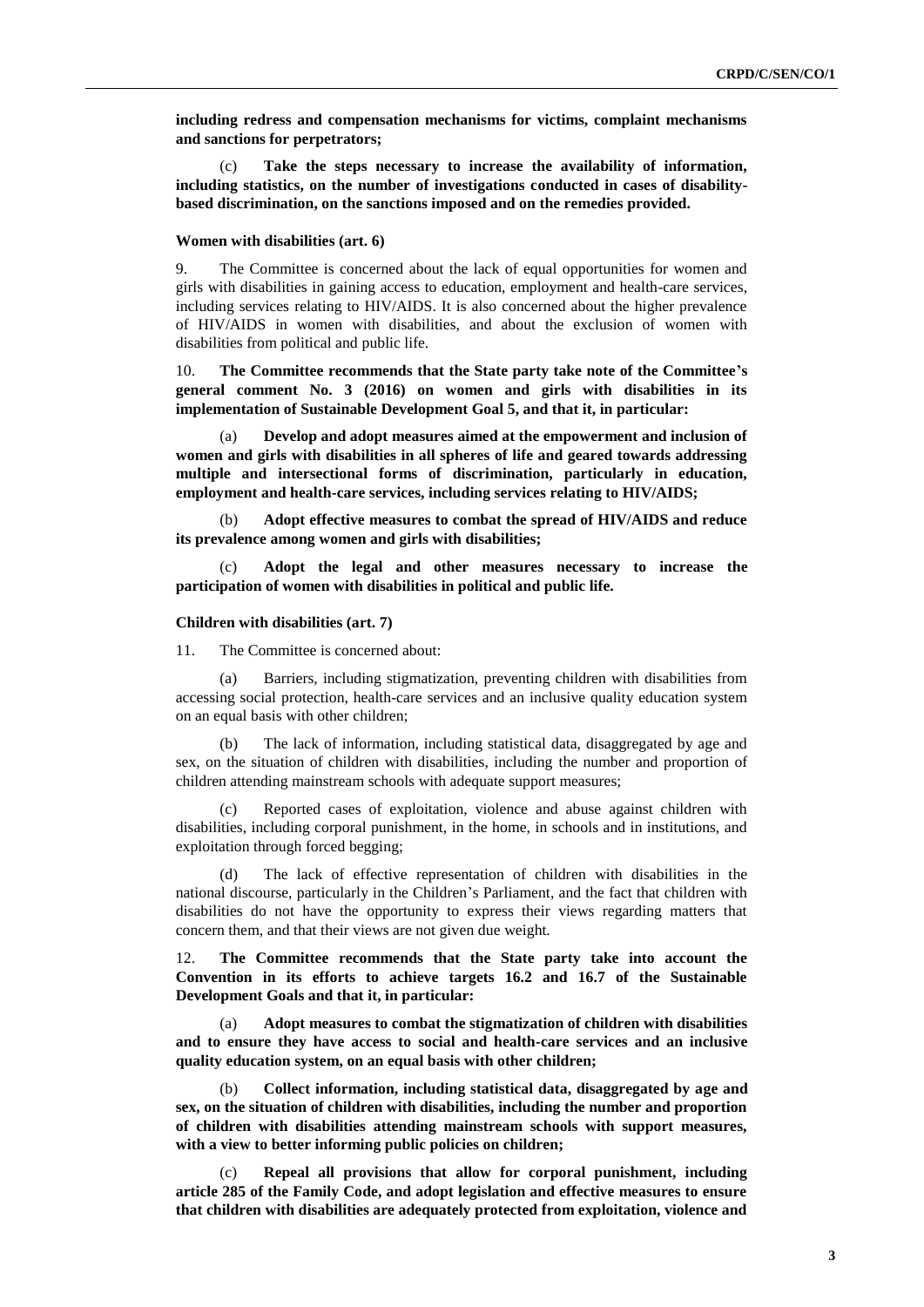**abuse, including exploitation through forced begging, and that perpetrators are sanctioned;** 

(d) **Adopt a mechanism for conducting meaningful consultations with children with disabilities through their representative organizations on matters that concern them, and ensure that they are included in the Children's Parliament and that due weight is given to their views, on an equal basis with other children.**

#### **Awareness-raising (art. 8)**

13. The Committee is concerned by the limited level of awareness about the rights of persons with disabilities in society, in the media and among persons with disabilities themselves.

14. **The Committee recommends that the State party conduct public awarenessraising campaigns, including human rights education programmes, in partnership with community, traditional and religious leaders and media professionals, to combat stereotyping, stigmatization and prejudice concerning persons with disabilities, including persons with albinism. The Committee also recommends that the State party promote a positive image of persons with disabilities, particularly children and persons with psychosocial or intellectual disabilities.**

## **Accessibility (art. 9)**

15. The Committee is concerned about:

(a) The lack of information, including statistical data, on the accessibility of public and private buildings since the adoption of legislative measures, including on the number of construction projects rejected due to non-compliance with accessibility standards, the number of complaints received for non-compliance, the sanctions imposed and the complaint mechanisms available to persons with disabilities;

(b) The absence of a national action plan on accessibility for persons with disabilities, covering all areas, such as information and communications technology, including online bank platforms, and public transport, especially in rural areas and particularly for persons with sensory impairments and persons with psychosocial or intellectual disabilities.

16. **The Committee recommends that the State party, in line with the Committee's general comment No. 2 (2014) on accessibility:**

(a) **Adopt measures to increase the availability of information and statistical data on the accessibility of public and private buildings, including on the number of construction projects rejected due to non-compliance with accessibility standards, the number of complaints received for non-compliance, the sanctions imposed and the mechanisms available to persons with disabilities to enable them to file complaints regarding non-compliance with building standards;**

(b) **Develop, adopt and implement legislation and policies on the accessibility of facilities and services for persons with disabilities and introduce accessibility standards in public procurement, paying particular attention to persons with psychosocial or intellectual disabilities, allocating sufficient resources and providing effective sanctions for non-compliance;**

(c) **Ensure that persons with disabilities and their representative organizations are involved in and meaningfully consulted on and can monitor the development of any accessibility plan;**

(d) **Pay attention to the links between article 9 of the Convention and targets 9.C, 11.2 and 11.7 of the Sustainable Development Goals, with a view to providing access to safe, affordable, accessible and sustainable information and communications technology and transport systems for all, notably by expanding public transport systems, and providing universal access to safe, inclusive, accessible and green public spaces, particularly for persons with disabilities.**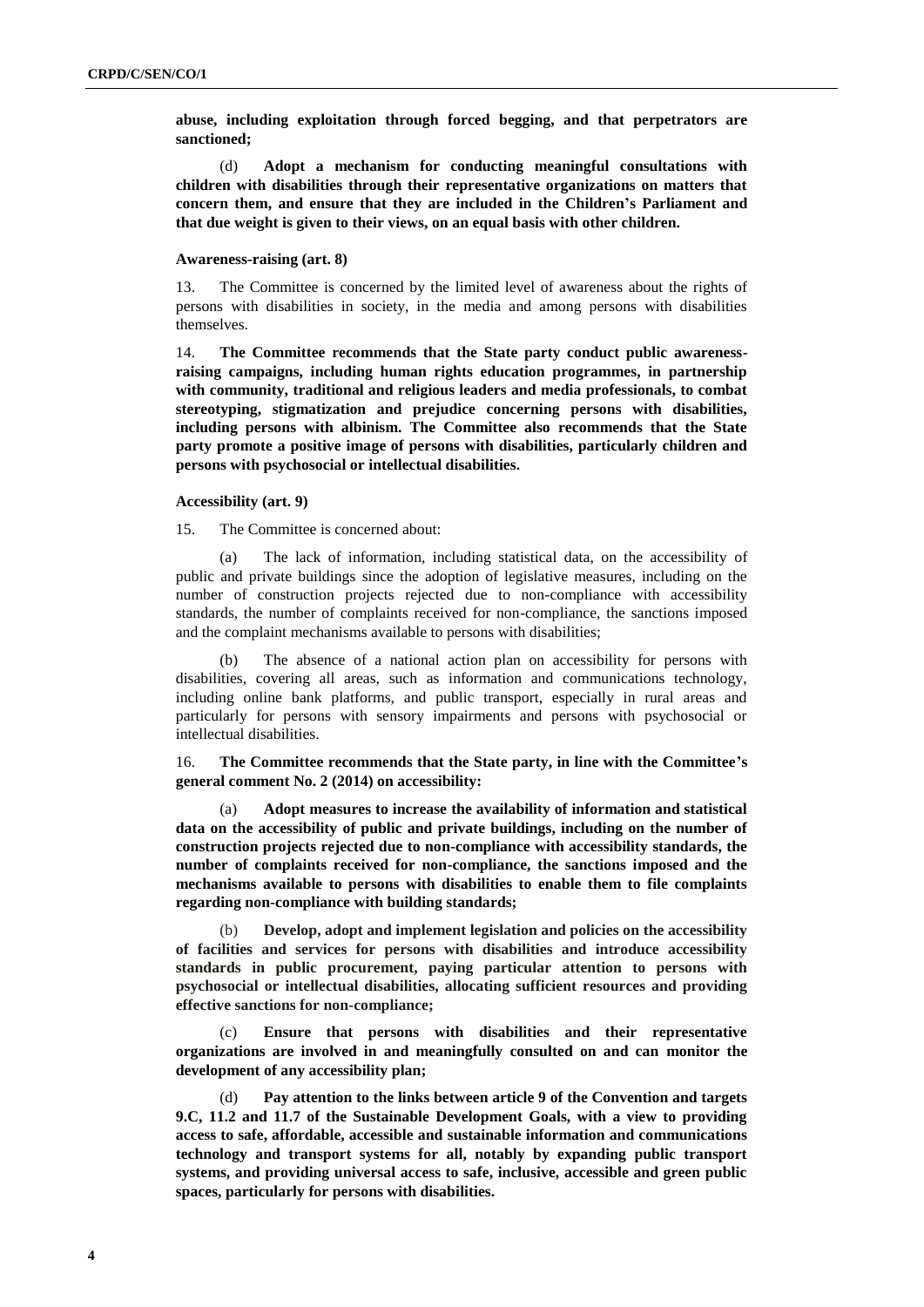#### **Right to life (art. 10)**

17. The Committee is concerned about the lack of measures to prevent crimes against persons with disabilities, particularly persons with albinism, and to protect victims and prosecute perpetrators.

18. **The Committee recommends that the State party take the measures necessary to prevent criminal behaviour towards persons with disabilities, particularly persons with albinism, sometimes resulting in death, and to provide protection to victims of those crimes and bring perpetrators to justice.**

## **Situations of risk and humanitarian emergencies (art. 11)**

19. The Committee is concerned about:

(a) The lack of a national disaster risk reduction plan to support persons with disabilities, especially persons with psychosocial or intellectual disabilities and persons who are blind or visually impaired, in situations of risk and in humanitarian emergencies;

(b) The lack of access to information in accessible formats, including emergency-related information on evacuation systems, transportation and available shelters.

#### 20. **The Committee recommends that the State party:**

(a) **Ensure the inclusion and effective participation of and meaningful consultation with persons with disabilities, through their representative organizations, in the Civil Defence Directorate and in designing the national emergency management plan;** 

(b) **Adopt and implement a comprehensive emergency and disaster risk reduction strategy that is inclusive of and accessible to persons with disabilities in all situations of risk, in line with the Sendai Framework for Disaster Risk Reduction 2015–2030;**

(c) **Adopt measures to ensure the provision of information in accessible formats for persons with disabilities, especially for persons who are deaf, persons with psychosocial or intellectual disabilities and women and children with disabilities, on the accessibility of humanitarian aid and the inclusion of such persons in humanitarian aid strategies, including emergency-related information on evacuation systems, transport and shelters.**

## **Equal recognition before the law (art. 12)**

21. The Committee is concerned about:

(a) The lack of measures to replace substituted decision-making regimes with supported decision-making regimes that respect the autonomy, rights, will and preferences of persons with disabilities in all areas of life;

(b) The lack of legislation and other policy measures to ensure that persons with disabilities, particularly persons with psychosocial or intellectual disabilities, enjoy their legal capacity on an equal basis with others, including their capacity to enter into contracts, open bank accounts and take out bank loans and mortgages, and marry a partner of their choice;

(c) The lack of data on persons with disabilities still under guardianship, disaggregated by age, sex and type of impairment.

22. **Recalling its general comment No. 1 (2014) on equal recognition before the law, the Committee recommends that the State party:**

(a) **Repeal all legislation that allows for restricted legal capacity and substituted decision-making, and adopt legislation to ensure supported decisionmaking;**

(b) **Develop awareness-raising campaigns, in consultation with organizations of persons with disabilities, for all stakeholders, including the families of persons with**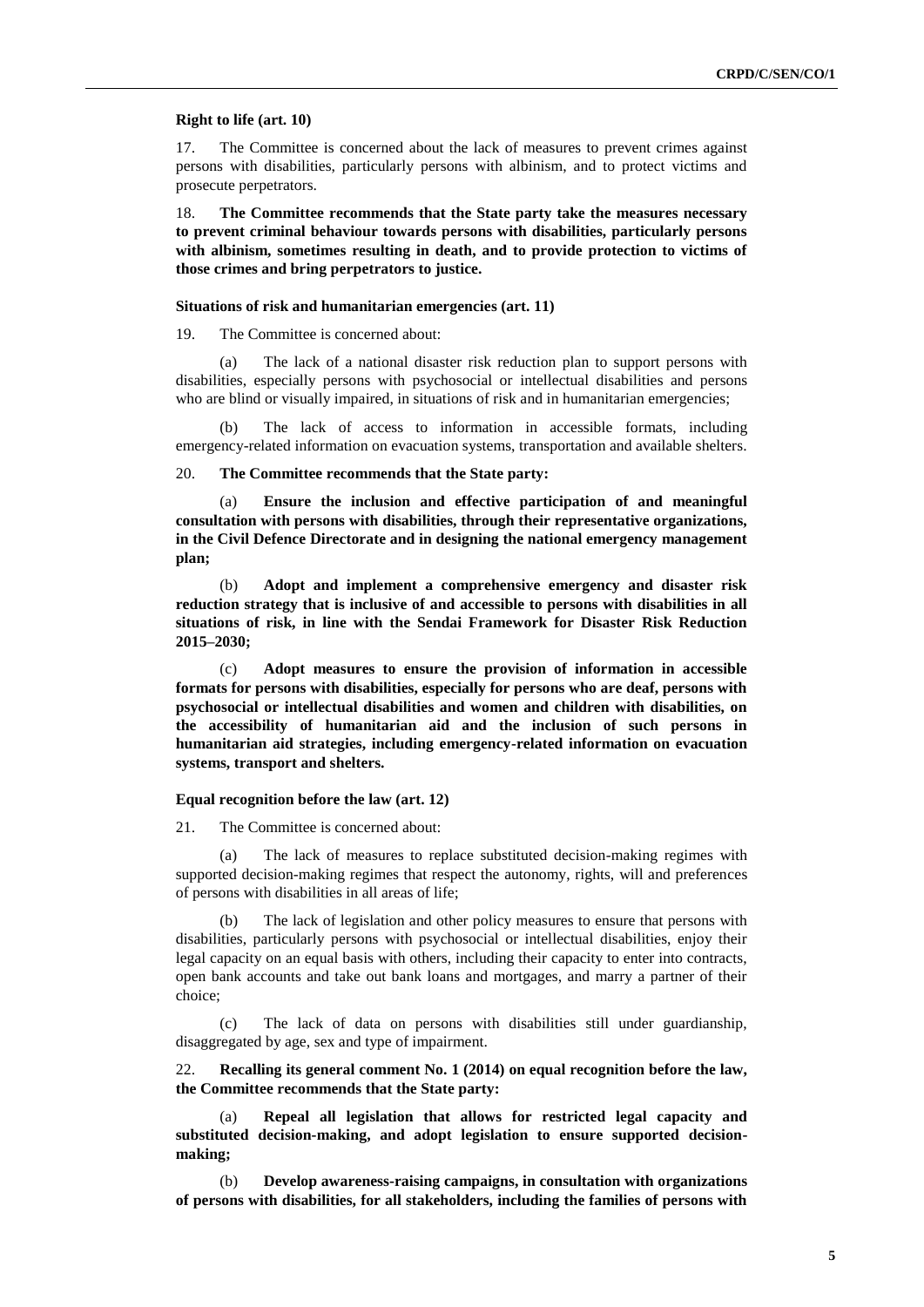**disabilities, community members, civil servants, judges and social workers, on the recognition of the legal capacity of persons with disabilities and supported decisionmaking;**

(c) **Adopt measures to collect data on persons still under guardianship, disaggregated by age, sex and type of impairment, with a view to restoring the full legal capacity of all persons with disabilities.**

#### **Access to justice (art. 13)**

23. The Committee is concerned about:

(a) The lack of access to justice for persons with disabilities as a result of barriers, including insufficient knowledge about disability issues within the judicial and law enforcement sectors, the lack of free legal assistance and procedural and age-appropriate accommodation, and the inaccessible physical environment within the justice system;

(b) The lack of trained professionals and qualified sign language interpreters in administrative and judicial proceedings for persons who are deaf, and the lack of documents in accessible formats to enable persons who are blind and persons with intellectual or psychosocial disabilities to participate in judicial proceedings.

24. **The Committee recommends that the State party, in line with article 13 of the Convention and target 16.3 of the Sustainable Development Goals:**

(a) **Adopt measures to provide legal assistance and procedural and ageappropriate accommodation for persons with disabilities and to ensure accessibility in all court buildings, tribunals, police stations, prisons and places of detention;**

(b) **Ensure that professional, qualified sign language interpreters and other communication support measures are available within the judicial system, including documents in accessible formats such as Braille, tactile and Easy Read, in order to ensure the effective participation of all persons with disabilities in all judicial and administrative proceedings;**

(c) **Conduct regular training programmes and awareness-raising campaigns and provide information for judicial staff, judges, prosecutors and law enforcement officers, including police and prison officers, to help them to understand the need to ensure access to justice for persons with disabilities;**

(d) **Adopt concrete measures to support and empower persons with disabilities to work in the justice system as judges, prosecutors and lawyers, with the provision of the necessary support and budgetary allocations to improve access to justice for persons with disabilities.**

#### **Liberty and security of the person (art. 14)**

25. The Committee is concerned about the deprivation of liberty of persons with disabilities, including children and particularly persons with psychosocial or intellectual disabilities, on the basis of impairment or alleged "mental illness".

26. **The Committee recommends that the State party take note of the Committee's guidelines on article 14 (2015), repeal provisions and practices that allow for the deprivation of liberty of adults and children with disabilities on the basis of actual or perceived impairment, and introduce legal recourse for persons with disabilities at risk of being deprived of their liberty, including through institutionalization.** 

**Freedom from torture and cruel, inhuman or degrading treatment or punishment (art. 15)**

27. The Committee is concerned about:

(a) Reported cases of torture or inhuman or degrading treatment of persons with disabilities, particularly persons with albinism and autistic persons;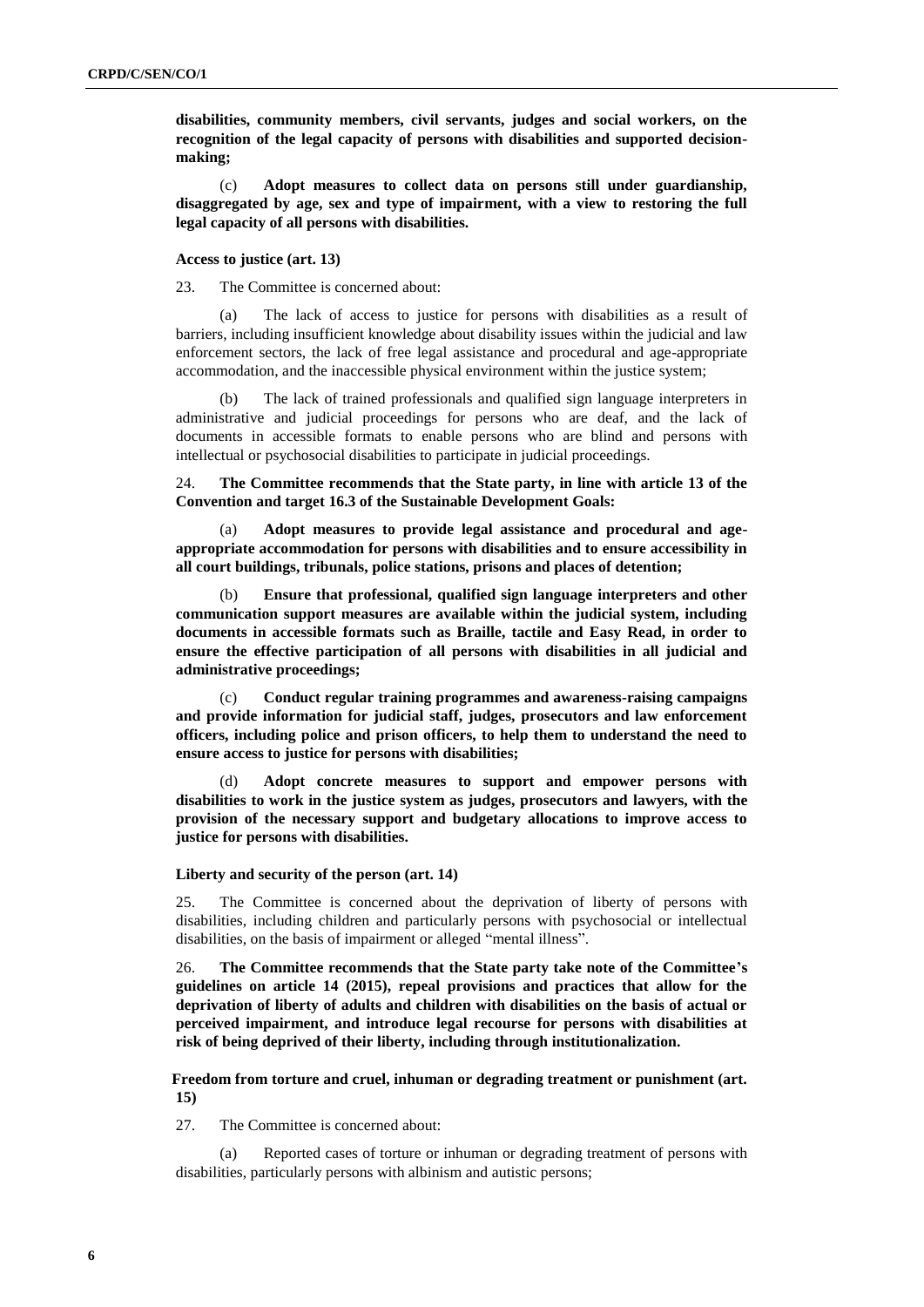(b) The lack of accessible community-based services for persons with disabilities, especially women and girls with disabilities, who are exposed to torture or inhuman or degrading treatment and the lack of sanctions for perpetrators.

28. **The Committee recommends that the State party:**

(a) **Adopt legal provisions and concrete administrative measures to protect persons with disabilities, particularly children and women with disabilities, persons with albinism and persons with psychosocial or intellectual disabilities, from torture and other cruel, inhuman or degrading treatment or punishment;**

(b) **Adopt measures aimed at supporting victims through providing legal advice, information in accessible formats, counselling and redress, including compensation and rehabilitation.**

## **Freedom from exploitation, violence and abuse (art. 16)**

29. The Committee is concerned about:

(a) The lack of specific legislation, policies and programmes to protect persons with disabilities, particularly women and girls with intellectual or psychosocial disabilities, persons with albinism and children with disabilities, from all forms of violence, abuse and economic exploitation;

(b) The lack of accessible information on access to counselling and redress, including compensation and rehabilitation;

(c) The lack of mechanisms for identifying, investigating and prosecuting cases of exploitation, violence and abuse against persons with disabilities and the lack of disaggregated data on related reports, investigations and prosecutions in line with article 16 (3) of the Convention.

## 30. **The Committee recommends that the State party:**

(a) **Adopt and implement legislation, policies and programmes to protect all persons with disabilities, particularly women and children with disabilities, persons with psychosocial or intellectual disabilities and persons with albinism, from all forms of violence and abuse, including corporal punishment;**

(b) **Promptly conduct investigations into cases of exploitation, violence and abuse against persons with disabilities, prosecute suspects, duly sanction perpetrators, ensure that victims are provided with effective redress, including compensation and rehabilitation, and ensure that child victims have access to age-appropriate reporting channels that respect privacy and to physical and psychological rehabilitation and health services, including mental health services;**

Expedite the implementation of article 16 (3) of the Convention and Act **No. 2005-02 of 25 April 2005 on trafficking in persons.**

## **Liberty of movement and nationality (art. 18)**

31. The Committee is concerned that children with disabilities are not always registered after birth and therefore sometimes lack birth certificates, without which they have no access to social equality cards or other social programmes.

32. **The Committee recommends that the State party ensure that children with disabilities are registered after birth and that they are granted the legal documents necessary for the enjoyment of their rights.**

## **Living independently and being included in the community (art. 19)**

33. The Committee is concerned about the continued marginalization of persons with disabilities, especially persons affected by leprosy and persons with psychosocial or intellectual disabilities, and their lack of participation in everyday activities. It is also concerned about: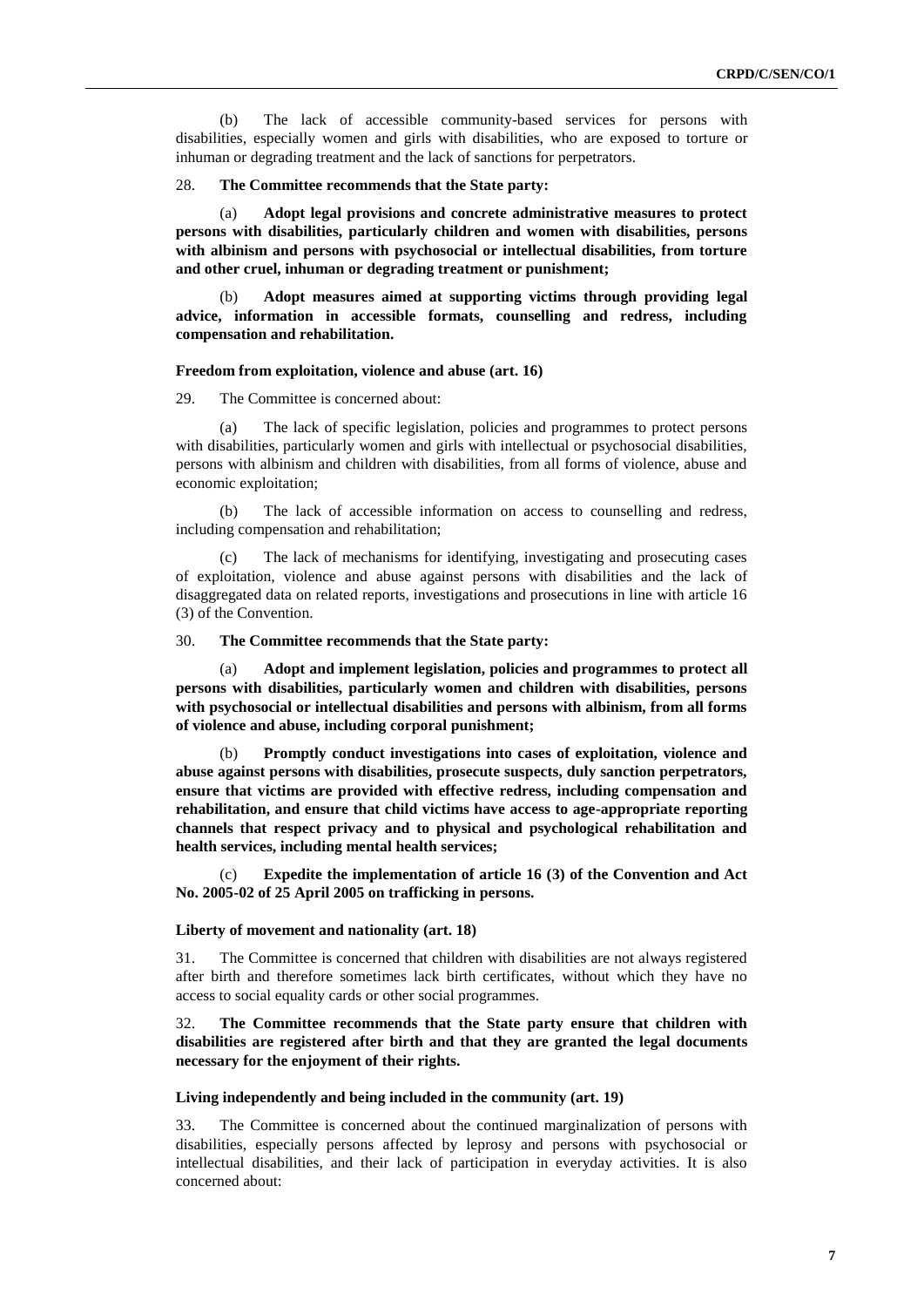(a) The lack of a well-defined legislative framework on deinstitutionalization and independent living community support services to encourage the inclusion of persons with disabilities;

(b) The limited level of awareness among persons with disabilities of available independent living support services, including personal assistance services, and the inaccessibility of those services for persons affected by leprosy, persons with physical disabilities, persons with disabilities in rural areas and migrant workers with disabilities;

(c) The absence of home- and community-based care for children with disabilities, especially in rural areas.

34. **The Committee, in line with its general comment No. 5 (2017) on living independently and being included in the community, recommends that the State party:**

(a) **Adopt concrete measures to promote the right of persons with disabilities to live independently and be included in the family and community;**

(b) **Systematically provide information to all persons with disabilities, including persons affected by leprosy and migrant workers with disabilities and their families, on how to access support services and assistance that would enable those persons to live independently according to their choices, particularly in rural areas;**

(c) **Take all measures necessary to ensure the accessibility of community services and facilities for all persons with disabilities in all areas of life, and ensure home- and community-based care for children with disabilities, including in rural areas;** 

(d) **Provide budgetary allocations to ensure that all persons with disabilities, including persons affected by leprosy, can decide where, how and with whom they wish to live, and provide the nesessary accompanying community support services, including personal assistance.**

#### **Personal mobility (art. 20)**

35. The Committee is concerned about the challenges faced by persons with disabilities in acquiring necessary mobility aids and assistive devices, including assistive technologies, and about the lack of orientation and mobility practitioners and teachers to train persons with physical disabilities and persons who are blind or visually impaired, particularly in remote and rural areas, on the use of their assistive aids and devices.

#### 36. **The Committee recommends that the State party:**

(a) **Take all steps necessary, together with local, national and international partners, to ensure that necessary mobility aids and assistive devices and technologies are affordable for persons with disabilities, including by promoting local production, providing government and tax subsidies, and waiving taxes and custom charges;** 

(b) **Provide training for orientation and mobility practitioners and teachers in the use of mobility aids and assistive devices and technologies for persons with physical disabilities and persons who are blind or visually impaired, particularly in remote and rural areas.**

## **Freedom of expression and opinion, and access to information (art. 21)**

37. The Committee is concerned about:

(a) The lack of recognition of sign language as an official language in the State party;

(b) The limited number of teachers and relevant professionals trained in the use of sign language and tactile, Braille and Easy Read formats, particularly for persons who are deaf, deafblind, blind or visually impaired and persons with intellectual disabilities;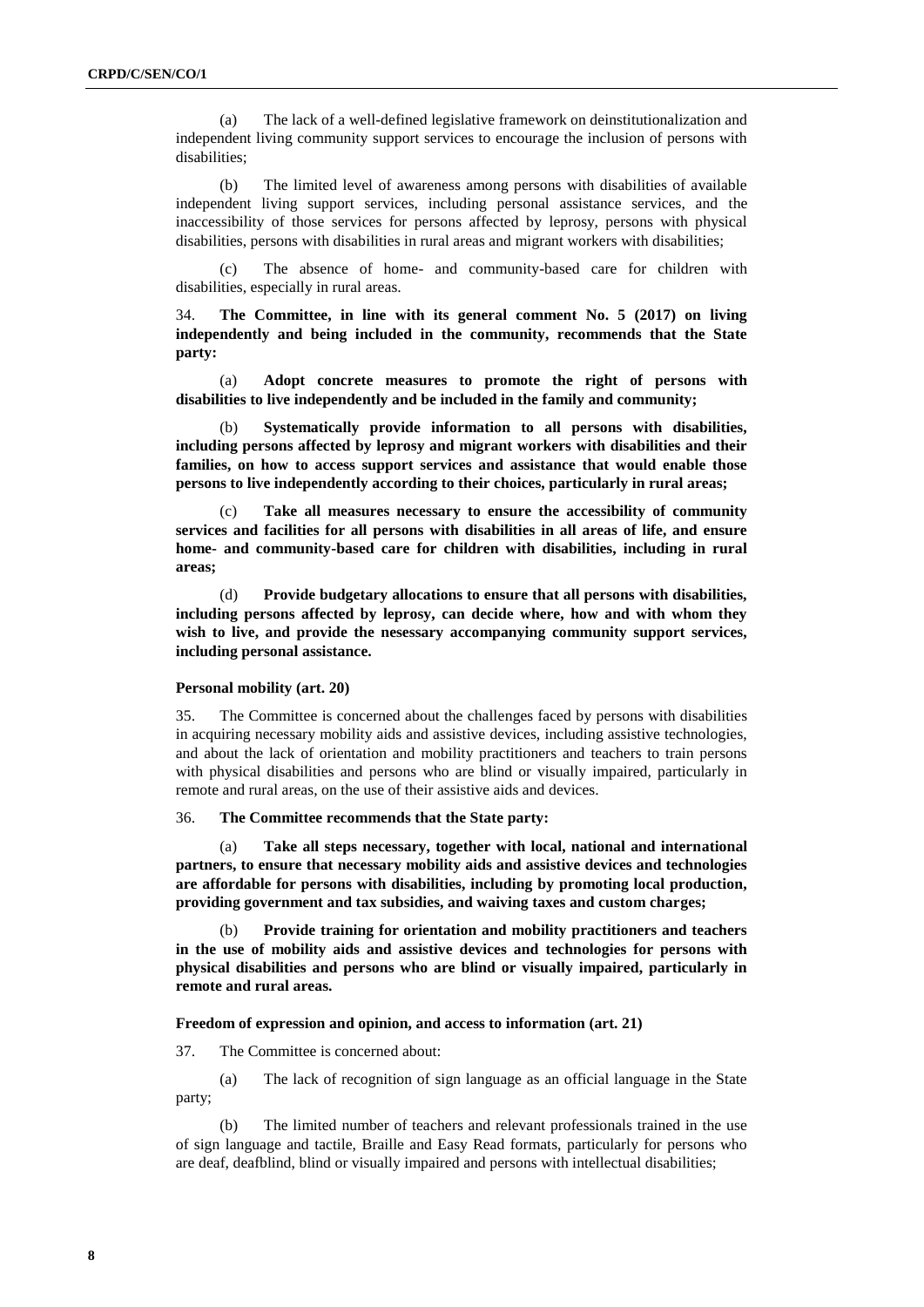(c) The fact that websites and television channels do not provide information in accessible formats for persons with disabilities, particularly those who are blind, deaf or hard of hearing.

38. **The Committee recommends that the State party:**

(a) **Adopt concrete measures to recognize and promote sign language as an official language;**

(b) **Develop a pool of qualified sign language interpreters and teachers and other relevant professionals trained in the use of tactile, Braille and Easy Read formats;**

(c) **Adopt appropriate legislation and take effective measures to ensure that all websites are accessible for persons with disabilities, especially persons who are blind or visually impaired, and that television channels provide news and programmes in accessible formats, including audio description, sign language and captioning, especially for persons who are blind, deaf or hard of hearing.**

## **Respect for home and the family (art. 23)**

39. The Committee is concerned about:

(a) The reported insufficient support for the families of persons with disabilities and the fact that such support is not available to all those families;

(b) The lack of education and information in accessible formats for persons with disabilities, including persons with psychosocial or intellectual disabilities, on sexual and reproductive health and rights, family planning and the right to marry.

## 40. **The Committee recommends that the State party:**

(a) **Take measures to ensure support for the families of persons with disabilities, including support for parents with disabilities to raise their children at home;** 

Take measures to provide access to information in accesible formats for **persons with disabilities on the right to marry and sexual and reproductive health and rights, including family planning.**

## **Education (art. 24)**

41. The Committee is concerned about the lack of an inclusive education system in the State party, and in particular about the lack of:

(a) Educational opportunities in mainstream schools and vocational and technical training for persons with disabilities, especially girls and children who are deaf, blind or have intellectual or physical impairments;

(b) Training for teachers on the skills and competencies required to promote inclusive education, and the insufficient number of teachers proficient in sign language;

(c) Systematic data, disaggregated by sex and type of impairment, on the number and proportion of children with disabilities in mainstream schools receiving individualized support, and on the enrolment and dropout rates of children with disabilities.

42. **The Committee recommends that the State party, in line with the Committee's general comment No. 4 (2016) on the right to inclusive education:** 

(a) **Adopt specific measures to eliminate discrimination against children with disabilities in schools and to provide individualized accommodation, and ensure that children with disabilities are treated with dignity and respect and that they benefit from effective school inclusion programmes;** 

(b) **Take the measures necessary to transform the education system into an inclusive education system, including the adoption of legislation, policies and programmes with measurable indicators and timelines;**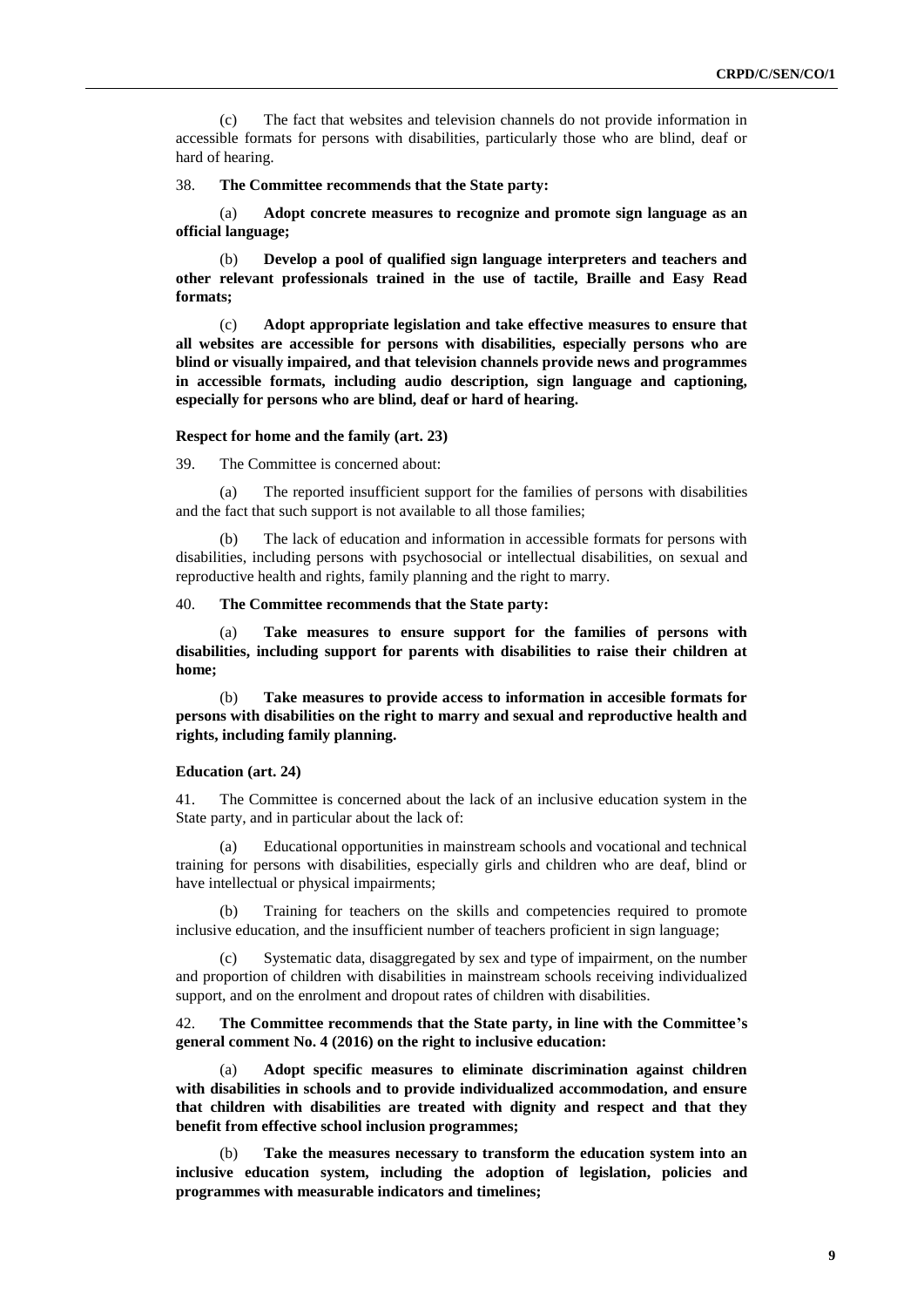(c) **Provide disaggregated data on the number of children with disabilities mainstreamed into the regular school environment with adequate teaching support measures to enable them to reach their full potential;**

(d) **Pay attention to the links between article 24 of the Convention and Sustainable Development Goal 4, particularly targets 4.5 and 4.A, to ensure equal access to all levels of education and vocational training and to build and upgrade education facilities that are disability-sensitive and safe.**

### **Health (art. 25)**

43. The Committee is concerned about:

(a) The challenges faced by persons with disabilities, particularly women and girls with disabilities, persons with psychosocial or intellectual disabilities and migrant workers with disabilities and their families, in accessing health-care services, and the overall inaccessibility of the physical environment of health-care facilities;

The insufficient resources allocated to the health-care services required by persons with disabilities owing to their disabilities, particularly the sunscreen required by persons with albinism;

The lack of training for health-care personnel on the rights of persons with disabilities, and particularly on how to ensure that persons with disabilities are treated in a respectful manner;

(d) The lack of information in accessible formats, including Braille, sign language and Easy Read, for persons with disabilities regarding services and educational programmes, particularly concerning sexual and reproductive health and rights, including the right to free and informed consent on health matters.

## 44. **The Committee recommends that the State party:**

(a) **Adopt concrete measures to ensure that the built environment, including the health-care environment and all health-care facilities, is accessible to all persons with disabilities in all regions of the State party, including rural areas, and that quality health care is made available to all persons with disabilities, including women and girls with disabilities and migrant workers and members of their families;**

(b) **Provide sufficient budgetary allocations for the health sector to provide health care for persons with disabilities on an equal basis with others, particularly to cover the costs of services required by those persons owing to their disabilities, such as sunscreen for persons with albinism;**

(c) **Integrate the human rights model of disability into the training curriculum of health-care professionals, emphasizing that medical services and treatment for persons with disabilities should be respectful and dignified, and provided with the free, prior and informed consent of all persons with disabilities;**

(d) **Provide information in accessible formats, including Braille, sign language and Easy Read, for persons with disabilities, particularly persons with sensory or intellectual disabilities and women, girls and young persons with disabilities, regarding the services and educational programmes available and particularly concerning sexual and reproductive health and rights, in line with target 3.7 of the Sustainable Development Goals.**

#### **Work and employment (art. 27)**

45. The Committee is concerned about:

(a) The low rate of employment of persons with disabilities in the open labour market, particularly women with disabilities, and the reluctance of employers to recruit persons with disabilities;

(b) Barriers to employment faced by persons with disabilities, including the inaccessibility of the physical environment of workplaces, the lack of support and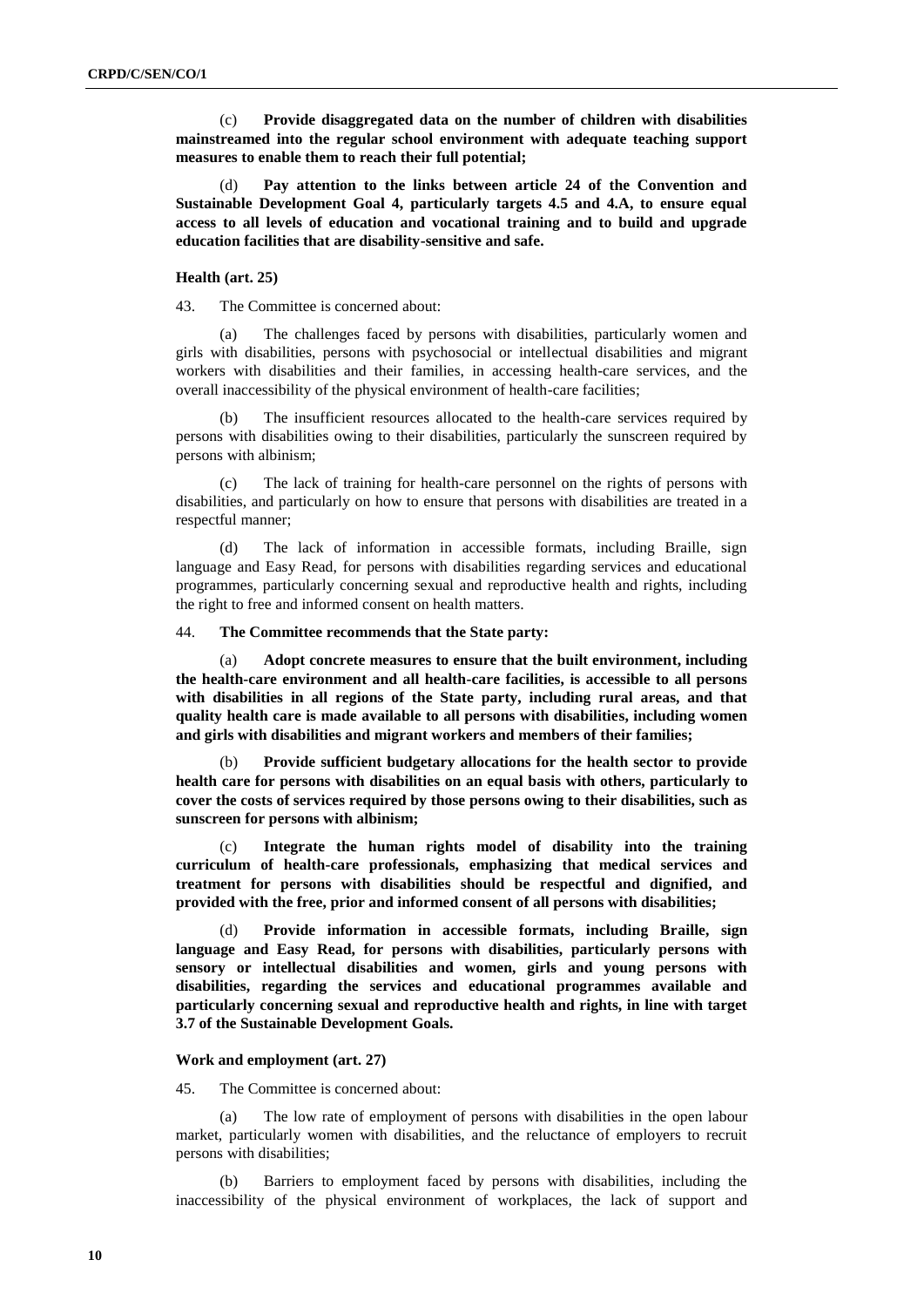individualized accommodation provided to persons with disabilities and the lack of information provided to employers about the capabilities of persons with disabilities;

(c) The lack of protection and compensation offered to migrant workers who have acquired an impairment in the workplace.

## 46. **The Committee recommends that the State party:**

(a) **Adopt an effective plan to increase the rate of employment of persons with disabilities, particularly women with disabilities, in the open labour market, and expedite the effective implementation of article L180 of the Labour Code to ensure that 15 per cent of accessible jobs are set aside for persons with disabilities;**

(b) **Ensure that the built environment of workplaces is accessible and adapted for persons with disabilities, especially persons with mobility disabilities, and provide employers at all levels with training on respecting and applying individualized support and accommodation;**

(c) **Ensure that migrant workers with disabilities, including migrant domestic workers, are fully and equally protected by the Labour Code, and that workers who have acquired an impairment as a result of their work in the State party receive appropriate treatment, rehabilitation and compensation;**

(d) **Pay attention to the links between article 27 of the Convention and target 8.5 of the Sustainable Development Goals to ensure full and productive employment and decent work for all, including persons with disabilities.**

## **Adequate standard of living and social protection (art. 28)**

47. The Committee is concerned about the lack of an effective social protection scheme, including provisions to cover disability-related expenses, to ensure access for persons with disabilities and their families to an adequate standard of living.

48. **The Committee recommends that the State party:** 

(a) **Adopt measures to establish a social protection scheme that guarantees an adequate standard of living for persons with disabilities and covers additional disability-related expenses;**

(b) **Pay attention to the links between article 28 of the Convention and target 10.2 of the Sustainable Development Goals to empower and promote the economic inclusion of all persons, irrespective of their disability status.**

#### **Participation in political and public life (art. 29)**

49. The Committee is concerned about:

(a) The exclusion of persons with psychosocial or intellectual disabilities and persons deprived of their legal capacity from voting and the electoral process in general;

(b) The inaccessibility of the voting environment and lack of electoral materials and information in accessible formats for all persons with disabilities;

(c) The lack of training for election officials to address the requirements of persons with disabilities at polling centres.

50. **The Committee recommends that the State party:**

(a) **Repeal all legislation that excludes persons with psychosocial or intellectual disabilities and persons deprived of their legal capacity from voting and involvement in the electoral process;**

(b) **Adopt effective measures to ensure the accessibility of the voting environment, including the provision of electoral materials and information in accessible formats for all persons with disabilities;**

(c) **Take the measures necessary to include persons with disabilities, including women with disabilities, in the voting and electoral process, and provide**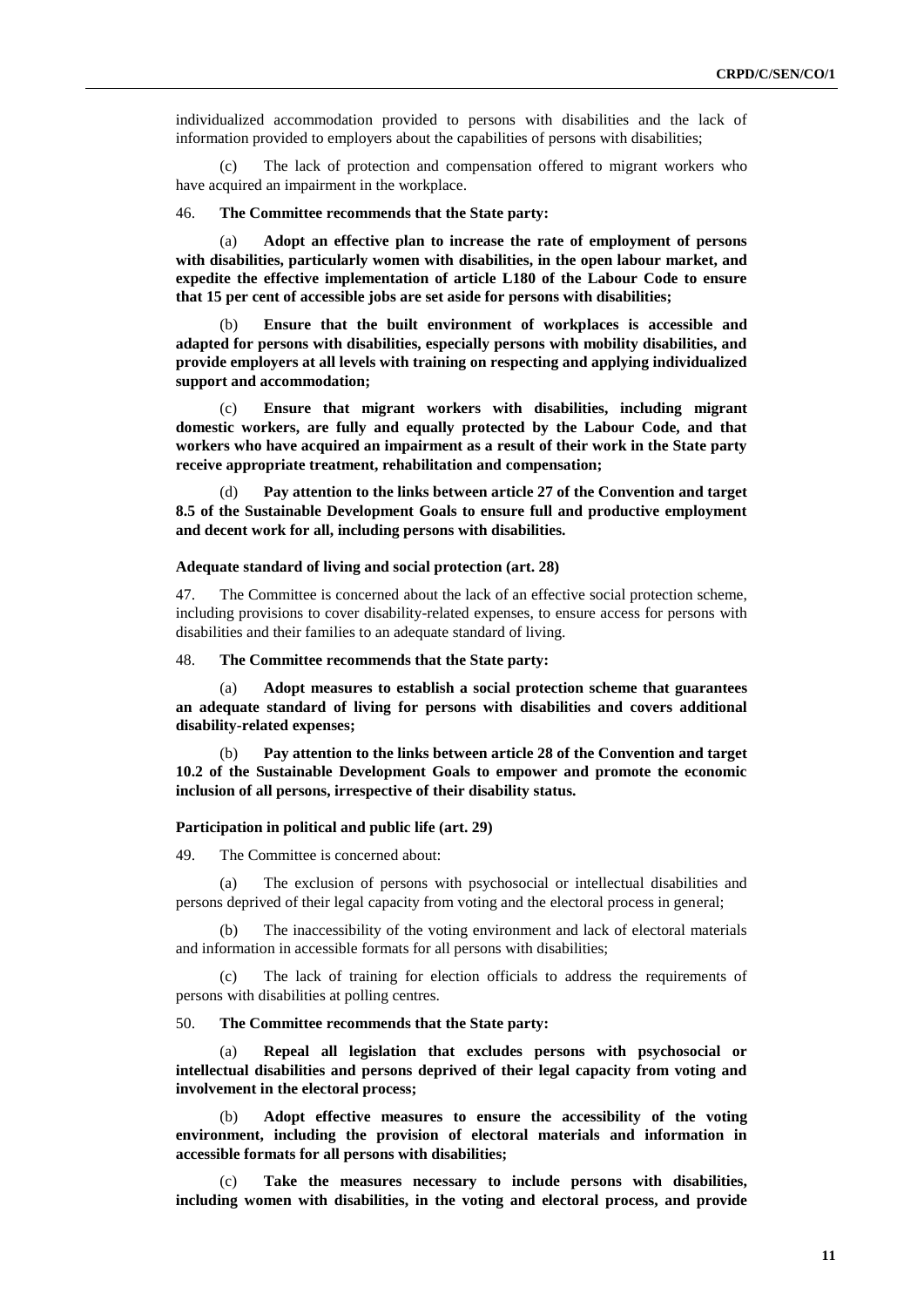**appropriate training for election officials on the rights of persons with disabilities, at all stages of the electoral process.**

## **Participation in cultural life, recreation, leisure and sport (art. 30)**

51. The Committee is concerned that the State party has not yet ratified the Marrakesh Treaty to Facilitate Access to Published Works for Persons Who Are Blind, Visually Impaired, or Otherwise Print Disabled.

52. **The Committee encourages the State party to adopt all measures necessary to ratify and implement the Marrakesh Treaty to Facilitate Access to Published Works for Persons Who Are Blind, Visually Impaired, or Otherwise Print Disabled as soon as possible.**

## **C. Specific obligations (arts. 31–33)**

## **Statistics and data collection (art. 31)**

53. The Committee is concerned about the inadequate quantitative and qualitative information, including appropriately disaggregated statistical and research data, provided in the report of the State party. It is also concerned that disability issues are not included in the monitoring indicators for the implementation of the Sustainable Development Goals and that the dissemination of statistical information among persons with disabilities is not in accessible formats.

54. **The Committee recommends that the State party actively and meaningfully consult and collaborate with persons with disabilities, through their representative organizations, in its efforts to increase the collection of data and statistics on disability. It recommends that the State party adopt measures to utilize the set of questions established by the Washington Group on Disability Statistics in data collection, and pay attention to the links between article 31 of the Convention and target 17.18 of the Sustainable Development Goals to significantly increase the availability of high-quality, timely and reliable data disaggregated by income, gender, age, race, ethnicity, migratory status, disability, geographic location and other characteristics relevant in national contexts. The Committee also recommends that the State party analyse those data in order to formulate and implement policies to give effect to the Convention.** 

### **International cooperation (art. 32)**

55. The Committee is concerned about the insufficient consultation with and inclusion of organizations of persons with disabilities in the design and implementation of international agreements and programmes, and that there is no disability perspective sufficiently mainstreamed into the national implementation and monitoring of the 2030 Agenda for Sustainable Development.

## 56. **The Committee recommends that the State party:**

(a) **Adopt measures to ensure the effective participation and inclusion of and consultation with persons with disabilities, through their representative organizations, in international agreements and programmes, specifically in the monitoring of the 2030 Agenda for Sustainable Development;**

(b) **Take the measures necessary to ratify the Protocol to the African Charter on Human and Peoples' Rights on the Rights of Persons with Disabilities in Africa, adopted in 2018 by the African Commission on Human and Peoples' Rights.**

#### **National implementation and monitoring (art. 33)**

57. The Committee is concerned about:

The limited effectiveness of the focal points within government relating to the implementation of the Convention;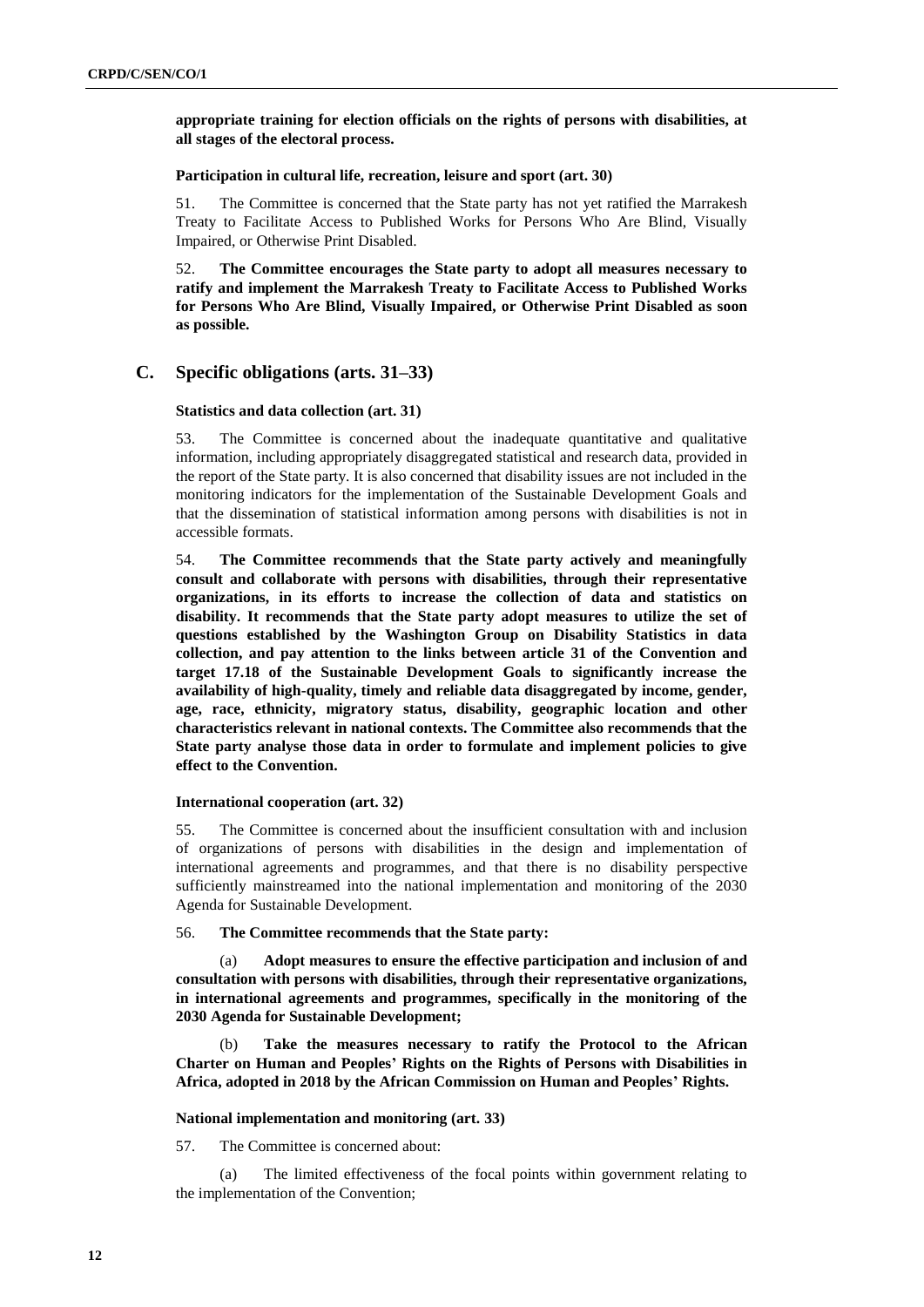(b) The lack of clarity on the designation of the entities that compose the independent mechanism for the monitoring and implementation of the Convention in line with article 33 (2) of the Convention;

(c) The lack of measures to ensure meaningful consultation with and the effective participation of organizations of persons with disabilities in the adoption of policies and other matters affecting them.

58. **The Committee recommends that the State party:**

(a) **Strengthen and build the capacity of focal points within government to implement the Convention;**

(b) **Take into account the guidelines on independent monitoring frameworks and their participation in the work of the Committee (CRPD/C/1/Rev.1, annex) and the principles relating to the status of national institutions for the promotion and protection of human rights (the Paris Principles), and designate an adequate framework to monitor and implement the Convention;**

(c) **Take the measures necessary to strengthen consultation with and the participation of persons with disabilities through their representative organizations, including those that represent women and children and older persons with disabilities, persons with psychosocial or intellectual disabilities and persons with disabilities in rural areas, when adopting policies and in other matters that concern those persons.**

**Cooperation and technical assistance**

59. **Under article 37 of the Convention, the Committee can provide technical guidance to the State party on any queries addressed to the experts through the secretariat. The State party can also seek technical assistance from United Nations specialized agencies with offices in the country or the region.**

## **IV. Follow-up**

**Dissemination of information**

60. **The Committee emphasizes the importance of all the recommendations contained in the present concluding observations. With regard to urgent measures that must be taken, the Committee would like to draw the State party's attention to the recommendation contained in paragraph 16, on accessibility.**

61. **The Committee requests the State party to implement the recommendations contained in the present concluding observations. It recommends that the State party transmit the concluding observations for consideration and action to members of the Government and parliament, officials in relevant ministries, local authorities and members of relevant professional groups, such as education, medical and legal professionals, as well as to the media, using modern social communication strategies.**

62. **The Committee strongly encourages the State party to involve civil society organizations, in particular organizations of persons with disabilities, in the preparation of its periodic report.**

63. **The Committee requests the State party to disseminate the present concluding observations widely, including to non-governmental organizations and organizations of persons with disabilities, and to persons with disabilities themselves and members of their families, in national and minority languages, including sign language, and in accessible formats, and to make them available on the government website on human rights.**

#### **Next periodic report**

64. **The Committee requests the State party to submit its combined second, third and fourth periodic reports by 7 October 2024 and to include in them information on the implementation of the recommendations made in the present concluding**